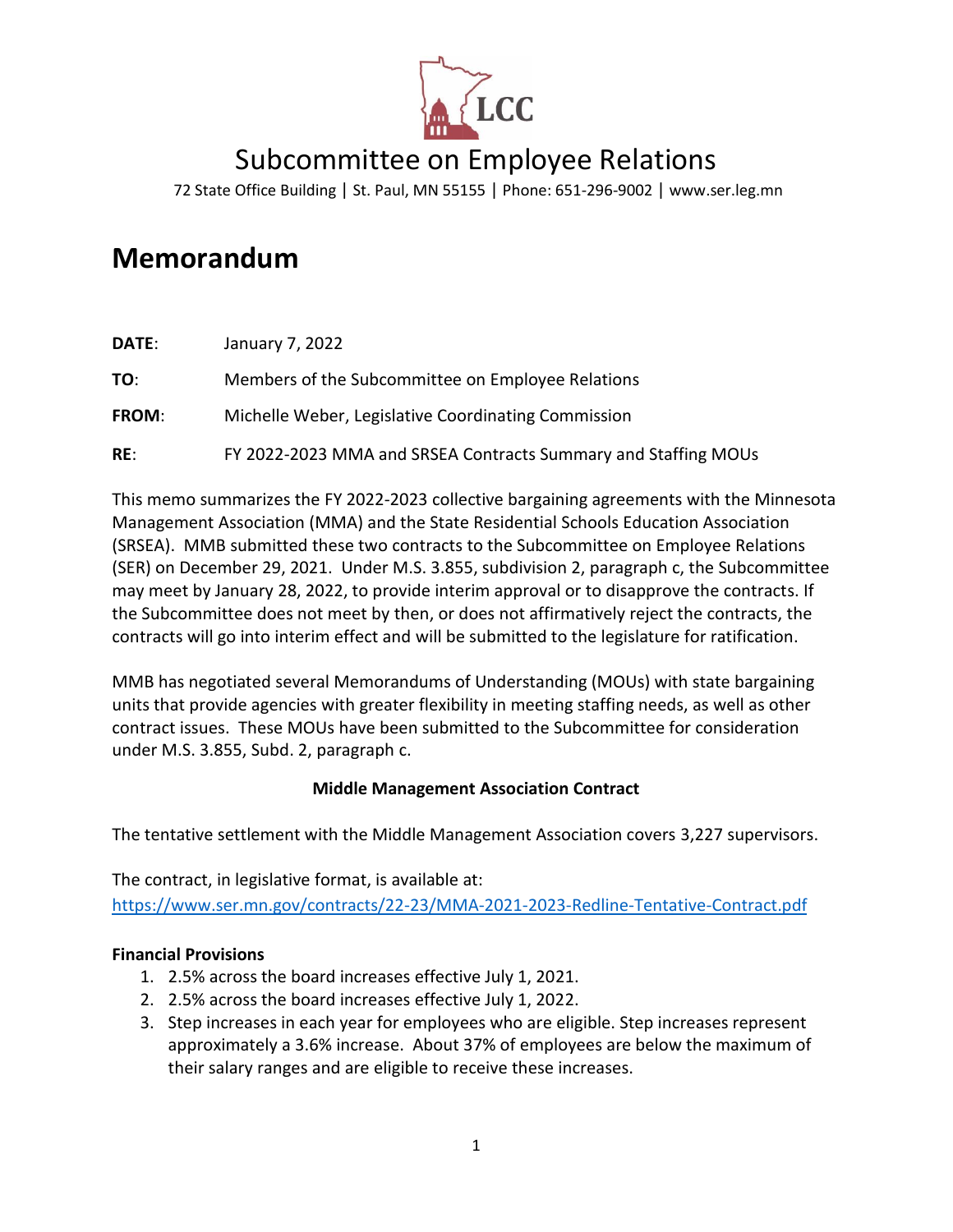## **Other Provisions**

- 1. Health, dental and life insurance provisions are the same as those negotiated in other state labor contracts.
- 2. Adds Juneteenth as a state paid holiday.
- 3. Extends eligibility for supervisors to convert vacation leave to deferred compensation.
- 4. Increases holiday pay to supervisors required to work on a holiday in several agencies.
- 5. Increases maximum allowance for reimbursement of meals while in travel status.
- 6. Provides Department of Corrections supervisors in the Corrections Lieutenant and Captain classifications a \$1,500 lump sum payment on January 1, 2022 and 2023.

## **Continuing Provisions**

- 1. Provides achievement awards of \$1,600, or one step, to supervisors who demonstrate outstanding performance. Up to 40% of the employees may receive such an award. Provides team achievement awards where team members may receive awards up to \$1,000. No more than 40% of the supervisors in an agency may receive a team award, although a supervisor may receive both a team and an individual award.
- 2. Permits agencies to offer student loan reimbursements, not to exceed \$5,000 per calendar year, or \$25,000 over five years. Participating employees must have 18 months' tenure and remain employed for one year after receiving a reimbursement payment.
- 3. Allows agencies to offer a recruiting incentive up to \$5,000 to new employees who accept a hard-to-fill position. Agencies may also offer referral incentives up to \$1,000 for hard to fill positions. MMB will determine which positions are hard-to-fill.

## **Pay Equity**

Minnesota Management and Budget is required by Minnesota Statutes 43A.05 to report any employee classes that it has found to have inequities in compensation. The December 2020 report by the Department identified one female-dominated class with 16 employees represented by MMA. There is no specific provision in the proposed contract dealing with these positions.

## **Settlement Cost Sheet**

MMB estimates that the cost of the increases (across the board increases, steps, insurance, FICA, retirement contributions) provided in the MMA contract will be 4.73% this biennium. The cost of these increases will add 7.40% to the next biennium's base. (This figure captures the tails – those obligations made during this biennium whose full costs are not realized until the next biennium.) These costs are included in the settlement tracking sheet.

## **State Residential Schools Education Association Contract**

The State Residential Schools Education Association (SRSEA) represents 173 teachers employed at the Minnesota Academies for the Deaf and Blind, the Perpich Center for Arts Education, the Department of Human Services, and the Department of Corrections. A copy of this contract, in legislative format reflecting changes, can be found at:

<https://www.ser.mn.gov/contracts/22-23/SRSEA-2021-23-Redline-Tentative-Contract.pdf>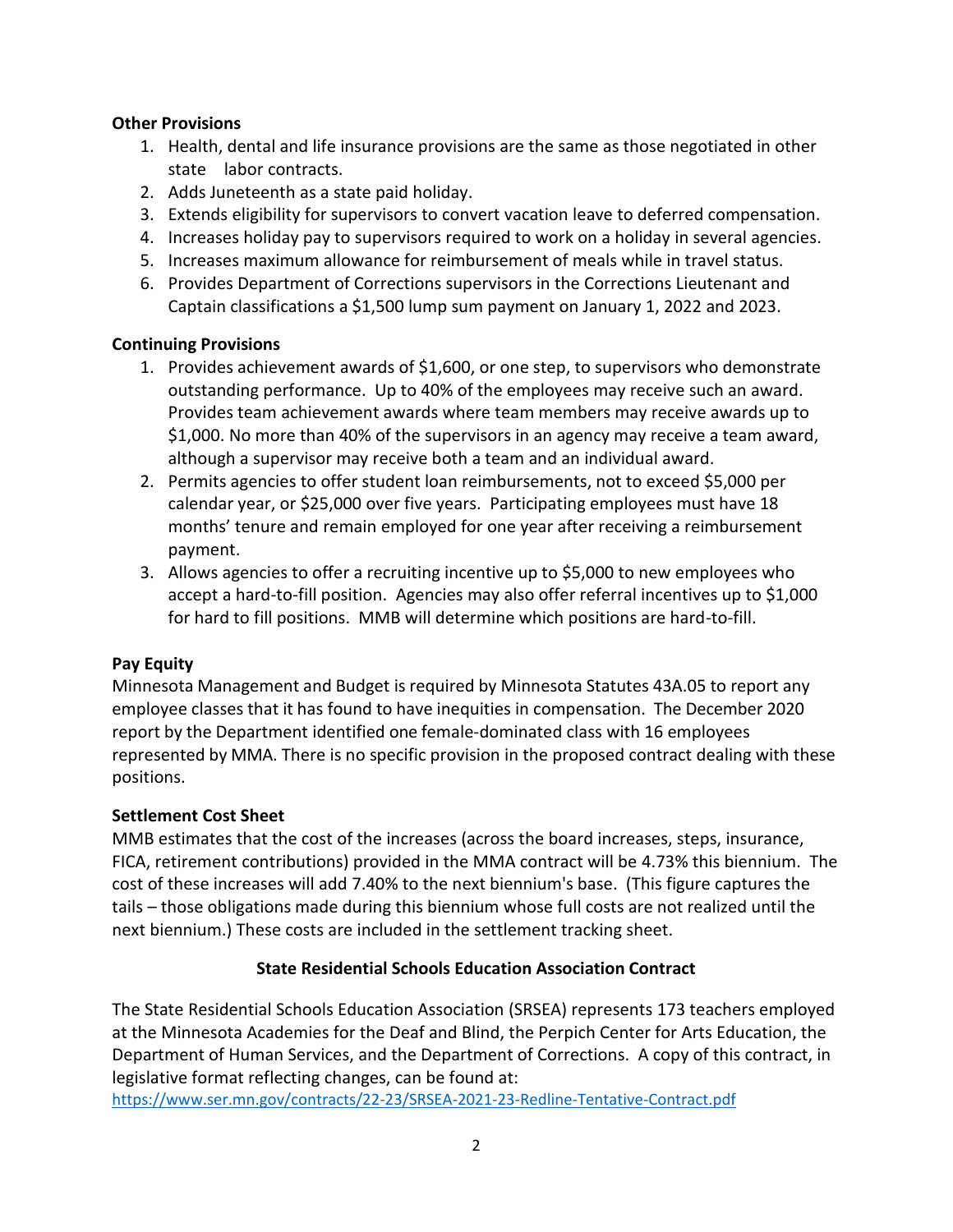### **Financial Provisions**

- 1. 2.5% across the board increases effective July 1, 2021 and July 1, 2022.
- 2. Continues step increases in each year for employees who are eligible. Step increases represent approximately a 3.4% increase. About 38% of these employees are eligible to receive these increases. Adds provisions for lane change for teachers who earn a doctoral degree. Clarifies that acceptable license for lanes 6-10 includes licensure in applicable fields for positions covered by 179A.03 Subd. 18.
- 3. Increases the employer's matching contribution to the employee's deferred compensation account from \$300 per year to \$400 per year.

## **Other Provisions**

- 1. Health, dental and life insurance provisions are the same as those negotiated in other state labor contracts.
- 2. Add Juneteenth as a state paid holiday.
- 3. Permits the agency to deduct up to three days of vacation leave in lieu of an unpaid suspension.

## **Continuing Provisions**

- 1. State's contribution of \$400 per year to the employee's Health Care Savings Account.
- 2. Early retirement incentive for employees covered under the Correctional Retirement Plan. These employees who retire before age 55 receive a fixed percentage of the employer contribution for health insurance until age 65. For employees who retire after age 55 and who meet specified service requirements, the employer contribution is equal to the employer contribution for insurance for active employees. This benefit is provided until the employee is age 65.

#### **Settlement Cost Sheet**

MMB estimates that the cost of the increases (across the board increases, steps, insurance, FICA, retirement contributions) provided in the State Residential Schools Association agreement will be 3.95% this biennium. The cost of these increases will add 5.92% to the next biennium's base. (This figure captures the tails – those obligations made during this biennium whose full costs are not realized until the next biennium.)

## **Agency Specific Compensation Cost Data**

Effective July 1, 2019, MMB is required to provide compensation cost data by agency. The report is to include base costs, the costs provided under the proposed contract or plan, and a breakdown of the costs by agency by fund. Copies of the reports for the two contracts are attached.

#### **Memorandums of Understanding**

Minnesota Management and Budget (MMB) has submitted a number of negotiated Memorandums of Understanding (MOUs) with several of the state bargaining units. MMB has submitted the MOUs for consideration under M.S. 3.855, Subd. 2, paragraph c. Under that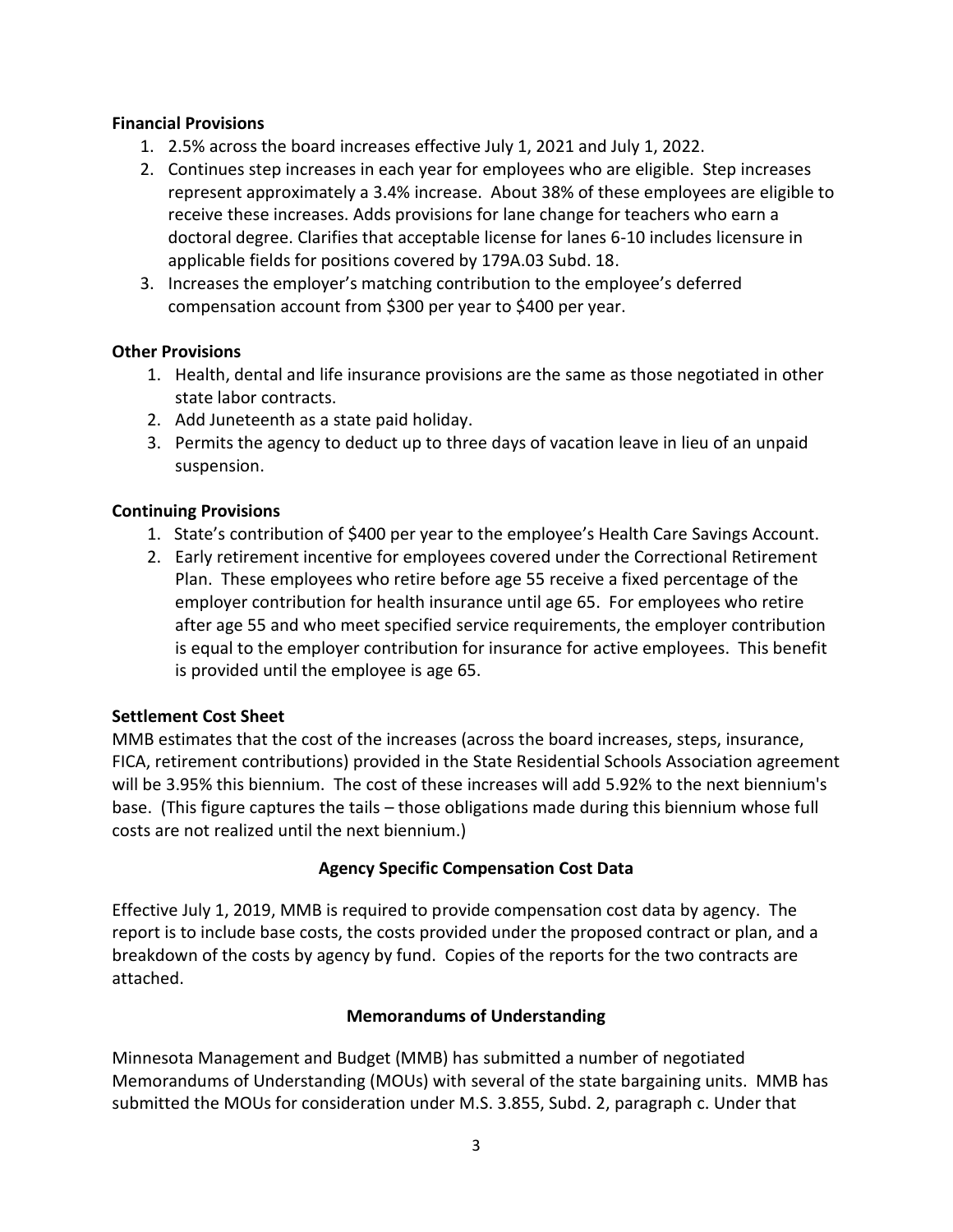statute, failure of the subcommittee to disapprove a collective bargaining agreement within 30 days of submission to the Subcommittee constitutes approval.

A brief synopsis of these MOUs is outlined below. Copies of the MOUs are available at: <https://www.ser.mn.gov/contracts/22-23/MOUs-12-29-21.pdf>

## **AFSCME: Department of Human Services: Moose Lake Sex Offender Program AFSCME: Department of Human Services: St. Peter Sex Offender Program**

Adds additional job classifications to positions that are eligible for \$50 voluntary shift bonus.

## **MMA: Department of Corrections**

## **MAPE: Department of Corrections**

## **SRSEA: Department of Corrections**

Permits employees who work an approved and designated FLSA non-exempt overtime assignment shall be eligible to earn one and a half times their hourly rate, and earn shift differential, if applicable.

## **AFSCME: Department of Human Services MNA: Department of Corrections AFSCME: Department of Veterans Affairs**

Permits agencies to offer lump sums, and referral, recruitment and retention incentives to meet staffing needs.

## **SRSEA: State of Minnesota**

## **MMA: State of Minnesota**

Permits employees to use their sick leave to care for minor children who are required to be quarantined, similar to MOUs sent over December 10, 2021.

## **MAPE: State of Minnesota**

Provides for reimbursement up to \$175 for employees who are required to have safety footwear.

Please feel free to contact me a[t michelle.weber@lcc.mn.gov](mailto:michelle.weber@lcc.mn.gov) or (651) 296-2963 if you have any questions.

## Attachments: MMB Submitted Statutory Data on Funding Sources SER Settlement Sheet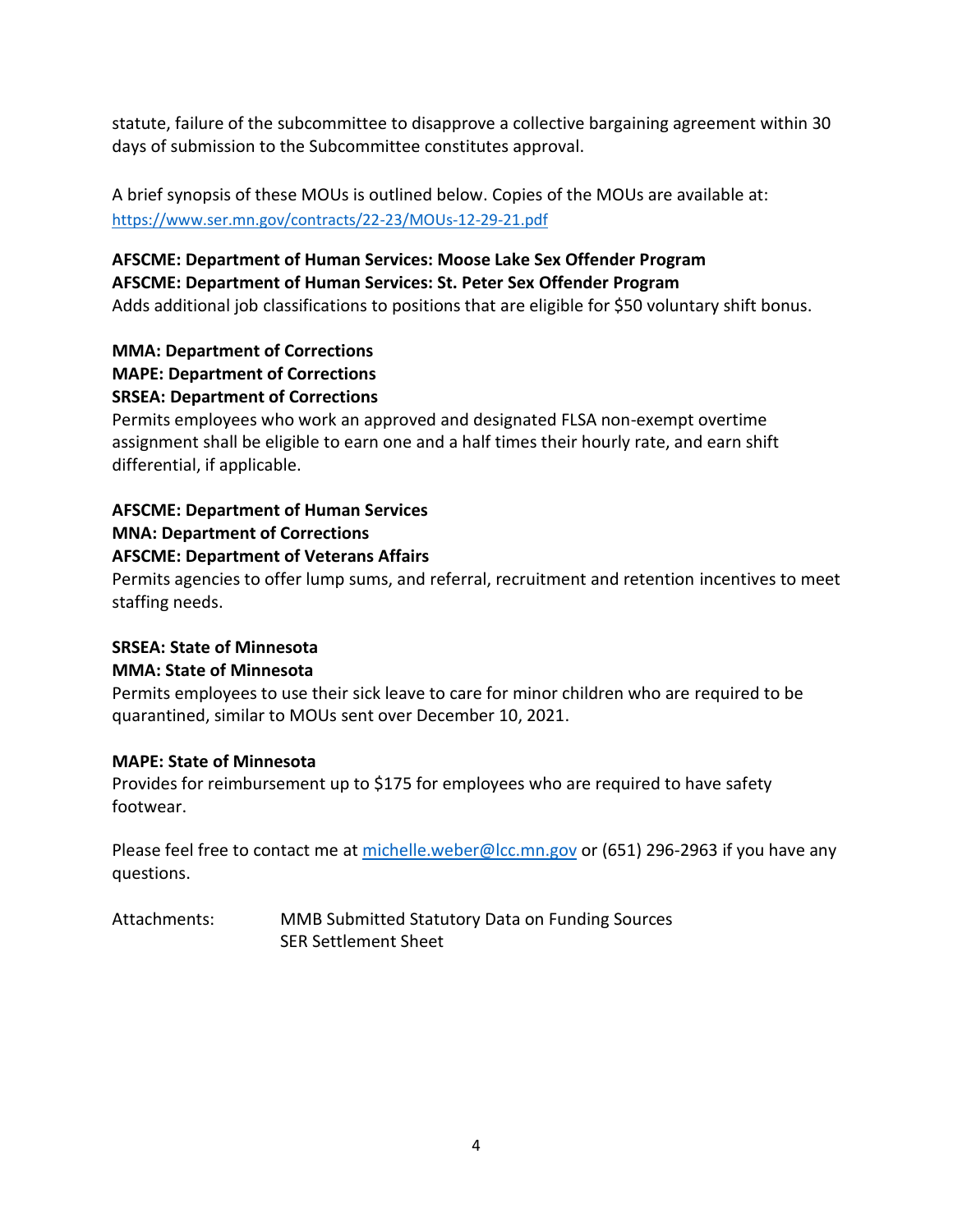#### **ESTIMATED COST OF THE COLLECTIVE BARGAINING AGREEMENT BETWEEN THE STATE OF MINNESOTA AND MMA**

#### **July 1, 2021 – June 30, 2023**

#### **I. Bargaining Unit Composition**

Total Number of Employees: 3,227

## **II. Biennial Summary of Costs (All Agencies and All Funds)**

| <b>Employee Costs</b>      | <b>Biennial Base</b> | <b>Biennial New Money</b> |
|----------------------------|----------------------|---------------------------|
| <b>Salaries</b>            | 585,343,612          | 29,428,467                |
| <b>FICA and Retirement</b> | 86,960,130           | 4,371,968                 |
| Insurance                  | 126,560,988          | 3,959,690                 |
| <b>TOTAL</b>               | 798,864,730          | 37,760,125                |

The Hubinger Number is **4.73%**, which represents the Biennial New Money as a percentage of the Biennial Base at the beginning of Fiscal Year 2022.

The Merriam Number is **7.40%**, which represents the growth in the Biennial Base over the term of the contract.

## **III. Biennial Base and New Costs (By Agency and Funding Source)**

| <b>Agency</b>                       | <b>Biennial Base</b> | <b>Biennial Base +</b> |
|-------------------------------------|----------------------|------------------------|
|                                     |                      | <b>New Costs</b>       |
| <b>Administration Dept</b>          | \$10,754,736         | \$11,263,083           |
| General                             | \$1,112,716          | \$1,165,311            |
| Other                               | \$9,642,020          | \$10,097,772           |
| <b>Administrative Hearings</b>      | \$865,094            | \$905,985              |
| General                             | \$11,992             | \$12,559               |
| Other                               | \$853,102            | \$893,426              |
| <b>Agriculture Dept</b>             | \$16,220,190         | \$16,986,873           |
| General                             | \$5,638,940          | \$5,905,477            |
| Other                               | \$10,581,250         | \$11,081,396           |
| <b>Animal Health Board</b>          | \$1,689,066          | \$1,768,903            |
| General                             | \$1,689,066          | \$1,768,903            |
| <b>Architecture, Engineering Bd</b> | \$174,950            | \$183,219              |
| General                             | \$174,950            | \$183,219              |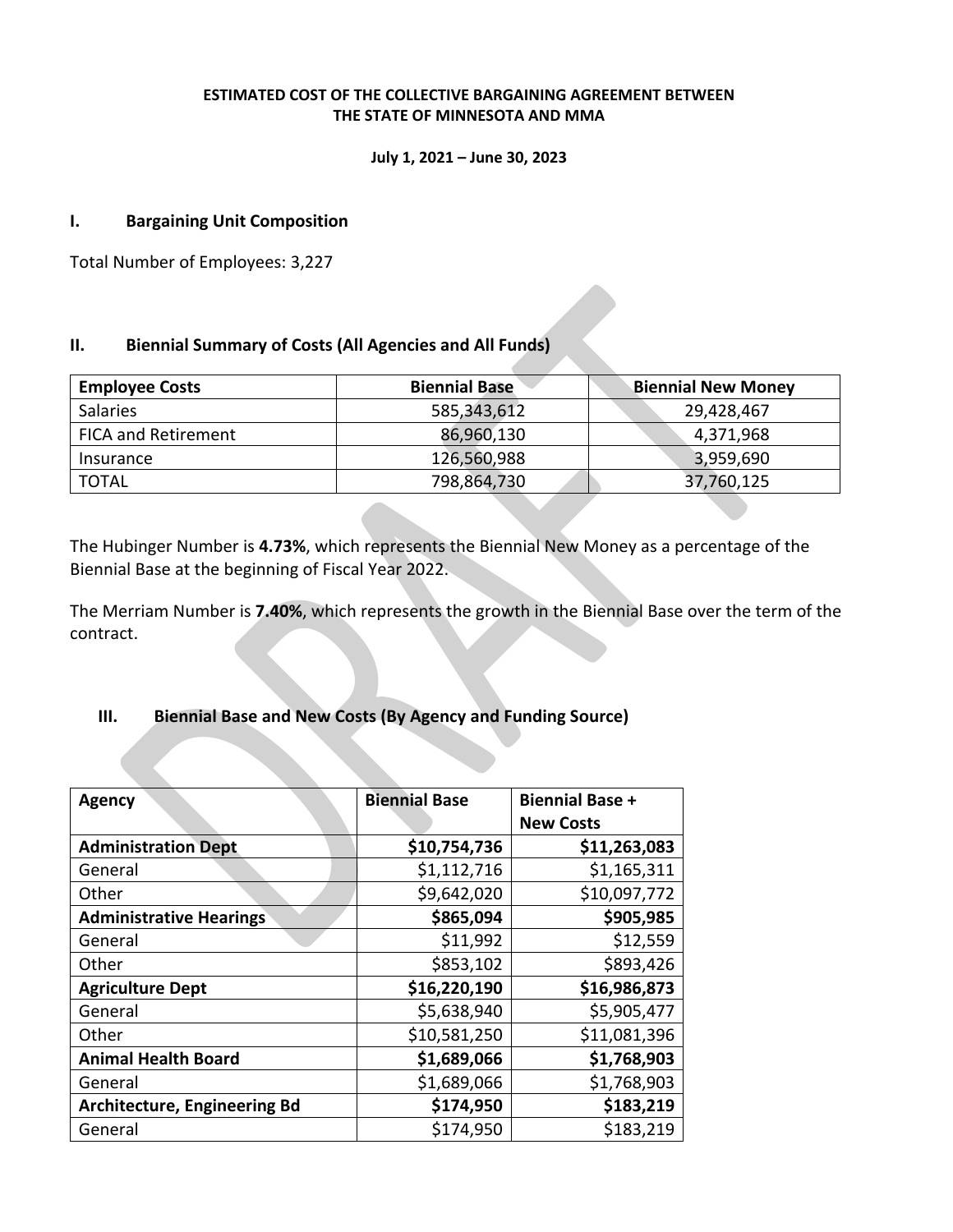| July 1, 2021 - June 30, 2023              |               |               |
|-------------------------------------------|---------------|---------------|
| <b>Arts Board</b>                         | \$421,998     | \$441,945     |
| General                                   | \$73,694      | \$77,177      |
| Other                                     | \$348,304     | \$364,767     |
| <b>Commerce Dept</b>                      | \$8,134,334   | \$8,518,821   |
| General                                   | \$3,466,212   | \$3,630,050   |
| Other                                     | \$4,668,122   | \$4,888,771   |
| <b>Corrections Dept</b>                   | \$86,183,510  | \$90,257,166  |
| General                                   | \$81,980,400  | \$85,855,387  |
| Other                                     | \$4,203,110   | \$4,401,779   |
| <b>Cosmetologist Exam Board</b>           | \$1,026,456   | \$1,074,974   |
| General                                   | \$1,026,456   | \$1,074,974   |
| <b>Dentistry Board</b>                    | \$207,216     | \$217,011     |
| Other                                     | \$207,216     | \$217,011     |
| <b>Disability Council</b>                 | \$183,608     | \$192,287     |
| General                                   | \$183,608     | \$192,287     |
| <b>Education Department</b>               | \$9,628,008   | \$10,083,097  |
| General                                   | \$3,492,196   | \$3,657,262   |
| Other                                     | \$6,135,812   | \$6,425,835   |
| <b>Emergency Medical Services Bd</b>      | \$180,224     | \$188,743     |
| General                                   | \$180,224     | \$188,743     |
| <b>Employ &amp; Econ Development Dept</b> | \$22,483,648  | \$23,546,388  |
| General                                   | \$1,527,136   | \$1,599,319   |
| Other                                     | \$20,956,512  | \$21,947,068  |
| <b>Exec for LT Svcs &amp; Supports Bd</b> | \$201,784     | \$211,322     |
| Other                                     | \$201,784     | \$211,322     |
| <b>Explore Minnesota Tourism</b>          | \$751,942     | \$787,484     |
| General                                   | \$751,942     | \$787,484     |
| <b>Gambling Control Board</b>             | \$1,067,240   | \$1,117,685   |
| Other                                     | \$1,067,240   | \$1,117,685   |
| <b>Health Department</b>                  | \$47,483,676  | \$49,728,098  |
| General                                   | \$4,959,140   | \$5,193,545   |
| Other                                     | \$42,524,536  | \$44,534,553  |
| <b>Housing Finance Agency</b>             | \$5,784,648   | \$6,058,072   |
| Other                                     | \$5,784,648   | \$6,058,072   |
| <b>Human Rights Dept</b>                  | \$955,804     | \$1,000,982   |
| General                                   | \$955,804     | \$1,000,982   |
| <b>Human Services Dept</b>                | \$117,840,688 | \$123,410,691 |
| General                                   | \$72,108,952  | \$75,517,343  |
| Other                                     | \$45,731,736  | \$47,893,349  |
| <b>Investment Board</b>                   | \$340,662     | \$356,764     |
| Other                                     | \$340,662     | \$356,764     |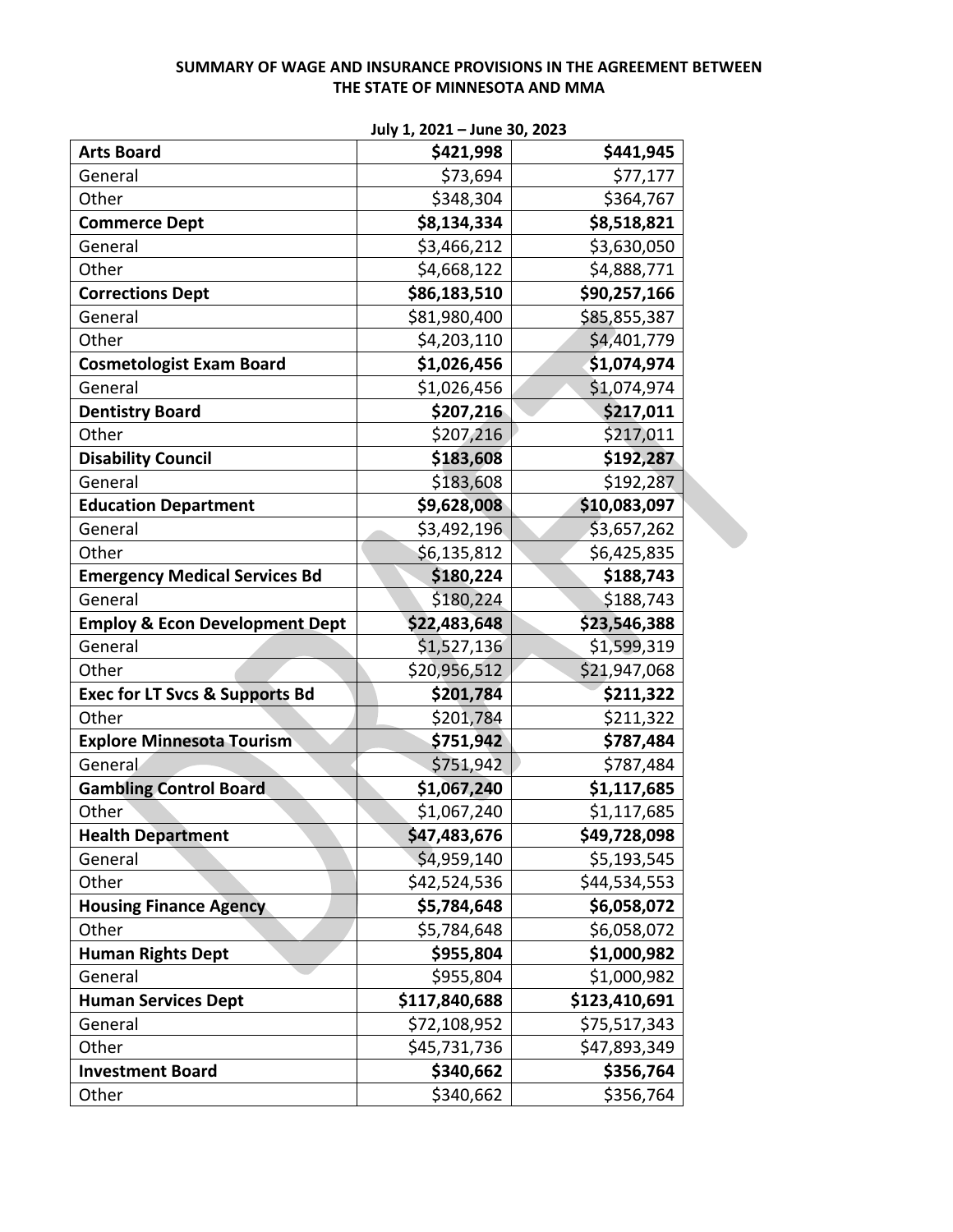| July 1, 2021 - June 30, 2023             |              |              |
|------------------------------------------|--------------|--------------|
| Iron Range Resources & Rehab             | \$1,547,786  | \$1,620,946  |
| Other                                    | \$1,547,786  | \$1,620,946  |
| <b>Labor &amp; Industry Dept</b>         | \$9,501,732  | \$9,950,853  |
| General                                  | \$531,264    | \$556,375    |
| Other                                    | \$8,970,468  | \$9,394,477  |
| Lottery                                  | \$5,285,702  | \$5,535,543  |
| Other                                    | \$5,285,702  | \$5,535,543  |
| <b>Medical Practice Board</b>            | \$822,416    | \$861,289    |
| Other                                    | \$822,416    | \$861,289    |
| <b>Military Affairs Dept</b>             | \$7,986,318  | \$8,363,809  |
| General                                  | \$533,552    | \$558,772    |
| Other                                    | \$7,452,766  | \$7,805,038  |
| <b>Minnesota Zoological Garden</b>       | \$2,337,586  | \$2,448,077  |
| General                                  | \$1,414,670  | \$1,481,538  |
| Other                                    | \$922,916    | \$966,540    |
| <b>Mn Management &amp; Budget</b>        | \$2,144,038  | \$2,245,381  |
| General                                  | \$1,310,130  | \$1,372,056  |
| Other                                    | \$833,908    | \$873,325    |
| <b>MN St Colleges &amp; Universities</b> | \$70,011,370 | \$73,320,614 |
| Other                                    | \$70,011,370 | \$73,320,614 |
| <b>Mn State Academies</b>                | \$2,202,938  | \$2,307,065  |
| General                                  | \$1,995,404  | \$2,089,721  |
| Other                                    | \$207,534    | \$217,344    |
| <b>MN State Retirement System</b>        | \$3,118,056  | \$3,265,438  |
| Other                                    | \$3,118,056  | \$3,265,438  |
| <b>MN.IT Services Office</b>             | \$77,908,398 | \$81,590,912 |
| General                                  | \$1,281,894  | \$1,342,486  |
| Other                                    | \$76,626,504 | \$80,248,427 |
| <b>MNsure</b>                            | \$1,475,398  | \$1,545,136  |
| Other                                    | \$1,475,398  | \$1,545,136  |
| <b>Natural Resources Dept</b>            | \$81,273,964 | \$85,115,559 |
| General                                  | \$14,303,104 | \$14,979,172 |
| Other                                    | \$66,970,860 | \$70,136,387 |
| <b>Nursing Board</b>                     | \$239,720    | \$251,051    |
| Other                                    | \$239,720    | \$251,051    |
| <b>Office of Higher Education</b>        | \$475,302    | \$497,768    |
| General                                  | \$185,308    | \$194,067    |
| Other                                    | \$289,994    | \$303,701    |
| <b>Ombud Mental Hith &amp; Dev Dis</b>   | \$687,252    | \$719,737    |
| General                                  | \$687,252    | \$719,737    |
| <b>Peace Officers Board (POST)</b>       | \$415,526    | \$435,167    |
| General                                  | \$415,526    | \$435,167    |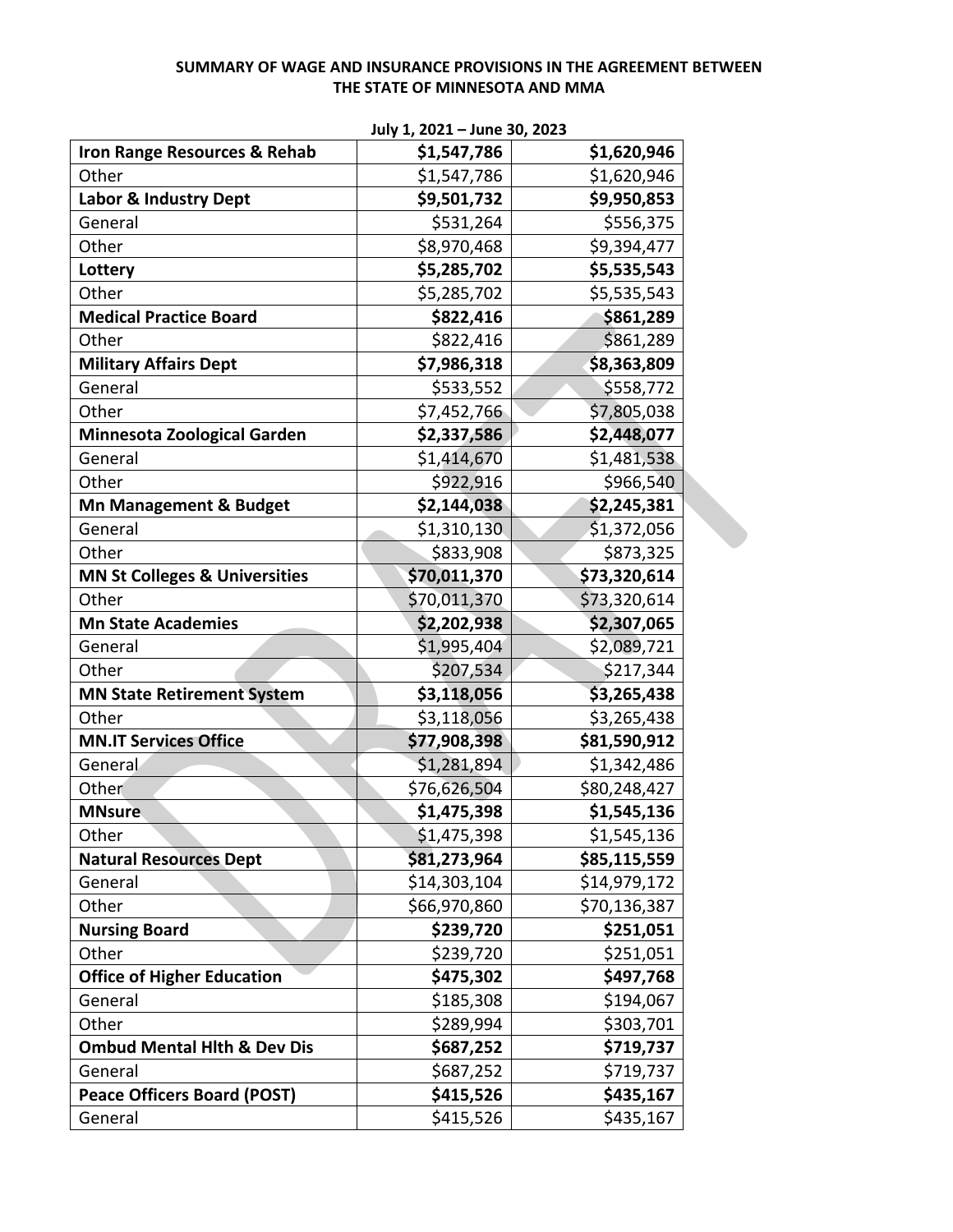|                                         | July 1, 2021 - June 30, 2023 |              |
|-----------------------------------------|------------------------------|--------------|
| <b>Perpich Ctr For Arts Education</b>   | \$990,006                    | \$1,036,801  |
| General                                 | \$512,038                    | \$536,241    |
| Other                                   | \$477,968                    | \$500,560    |
| <b>Pharmacy Board</b>                   | \$190,600                    | \$199,609    |
| Other                                   | \$190,600                    | \$199,609    |
| <b>Pollution Control Agency</b>         | \$19,118,876                 | \$20,022,572 |
| Other                                   | \$19,118,876                 | \$20,022,572 |
| <b>Prof Educator Licensing Std Bd</b>   | \$171,650                    | \$179,763    |
| General                                 | \$171,650                    | \$179,763    |
| <b>Psychology Board</b>                 | \$154,286                    | \$161,579    |
| Other                                   | \$154,286                    | \$161,579    |
| <b>Public Employees Retire Assoc</b>    | \$2,023,670                  | \$2,119,323  |
| Other                                   | \$2,023,670                  | \$2,119,323  |
| <b>Public Safety Dept</b>               | \$32,693,840                 | \$34,239,187 |
| General                                 | \$11,132,936                 | \$11,659,159 |
| Other                                   | \$21,560,904                 | \$22,580,028 |
| <b>Public Utilities Comm</b>            | \$1,374,884                  | \$1,439,871  |
| General                                 | \$1,374,884                  | \$1,439,871  |
| <b>Revenue Dept</b>                     | \$26,963,444                 | \$28,237,931 |
| General                                 | \$24,370,058                 | \$25,521,963 |
| Other                                   | \$2,593,386                  | \$2,715,968  |
| <b>Secretary of State</b>               | \$2,500,458                  | \$2,618,648  |
| General                                 | \$954,588                    | \$999,709    |
| Other                                   | \$1,545,870                  | \$1,618,939  |
| <b>Social Work Board</b>                | \$388,822                    | \$407,201    |
| Other                                   | \$388,822                    | \$407,201    |
| <b>State Auditor</b>                    | \$2,456,398                  | \$2,572,505  |
| General                                 | \$2,456,398                  | \$2,572,505  |
| <b>Tax Court</b>                        | \$213,424                    | \$223,512    |
| General                                 | \$213,424                    | \$223,512    |
| <b>Teachers Retirement Assoc</b>        | \$3,216,902                  | \$3,368,956  |
| Other                                   | \$3,216,902                  | \$3,368,956  |
| <b>Transportation Dept</b>              | \$85,819,768                 | \$89,876,231 |
| General                                 | \$949,256                    | \$994,125    |
| Other                                   | \$84,870,512                 | \$88,882,106 |
| <b>Veterans Affairs Dept</b>            | \$19,856,612                 | \$20,795,179 |
| General                                 | \$2,862,814                  | \$2,998,131  |
| Other                                   | \$16,993,798                 | \$17,797,048 |
| <b>Water &amp; Soil Resources Board</b> | \$516,480                    | \$540,893    |
| General                                 | \$281,272                    | \$294,567    |
| Other                                   | \$235,208                    | \$246,326    |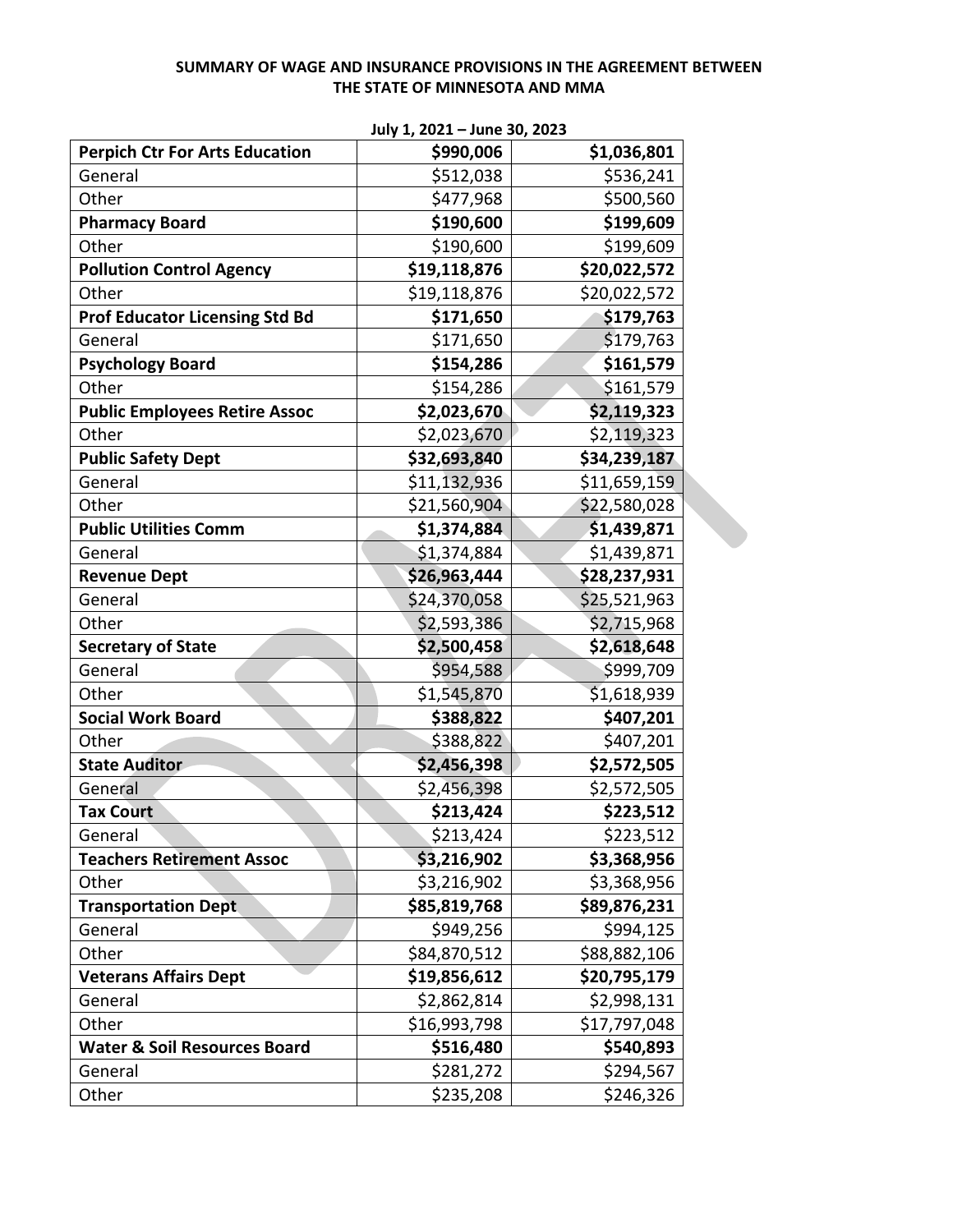|                                      | July 1, 2021 – June 30, 2023 |           |  |
|--------------------------------------|------------------------------|-----------|--|
| <b>Workers Comp Court of Appeals</b> | \$201,626                    | \$211,156 |  |
| Other                                | \$201,626                    | \$211,156 |  |

## **IV. Estimated Additional Salary and Non-Wage Costs (By Agency)**

| <b>Agency</b>                        | <b>Additional Salary</b> | <b>Additional Non-Wage</b> |
|--------------------------------------|--------------------------|----------------------------|
| <b>Administration Dept</b>           | \$396,181                | \$112,165                  |
| <b>Administrative Hearings</b>       | \$31,868                 | \$9,022                    |
| <b>Agriculture Dept</b>              | \$597,517                | \$169,166                  |
| <b>Animal Health Board</b>           | \$62,222                 | \$17,616                   |
| Architecture, Engineering Bd         | \$6,445                  | \$1,825                    |
| <b>Arts Board</b>                    | \$15,546                 | \$4,401                    |
| Commerce Dept                        | \$299,651                | \$84,836                   |
| <b>Corrections Dept</b>              | \$3,174,816              | \$898,840                  |
| Cosmetologist Exam Board             | \$37,812                 | \$10,705                   |
| Dentistry Board                      | \$7,633                  | \$2,161                    |
| <b>Disability Council</b>            | \$6,764                  | \$1,915                    |
| <b>Education Department</b>          | \$354,675                | \$100,414                  |
| <b>Emergency Medical Services Bd</b> | \$6,639                  | \$1,880                    |
| Employ & Econ Development Dept       | \$828,249                | \$234,490                  |
| Exec for LT Svcs & Supports Bd       | \$7,433                  | \$2,104                    |
| <b>Explore Minnesota Tourism</b>     | \$27,700                 | \$7,842                    |
| <b>Gambling Control Board</b>        | \$39,315                 | \$11,131                   |
| <b>Health Department</b>             | \$1,749,197              | \$495,225                  |
| <b>Housing Finance Agency</b>        | \$213,094                | \$60,330                   |
| Human Rights Dept                    | \$35,210                 | \$9,968                    |
| <b>Human Services Dept</b>           | \$4,340,999              | \$1,229,004                |
| <b>Investment Board</b>              | \$12,549                 | \$3,553                    |
| Iron Range Resources & Rehab         | \$57,017                 | \$16,142                   |
| Labor & Industry Dept                | \$350,023                | \$99,097                   |
| Lottery                              | \$194,714                | \$55,127                   |
| <b>Medical Practice Board</b>        | \$30,296                 | \$8,577                    |
| <b>Military Affairs Dept</b>         | \$294,199                | \$83,292                   |
| Minnesota Zoological Garden          | \$86,112                 | \$24,380                   |
| Mn Management & Budget               | \$78,982                 | \$22,361                   |
| MN St Colleges & Universities        | \$2,579,069              | \$730,175                  |
| Mn State Academies                   | \$81,152                 | \$22,975                   |
| <b>MN State Retirement System</b>    | \$114,863                | \$32,519                   |
| <b>MN.IT Services Office</b>         | \$2,869,979              | \$812,536                  |
| <b>MNsure</b>                        | \$54,351                 | \$15,387                   |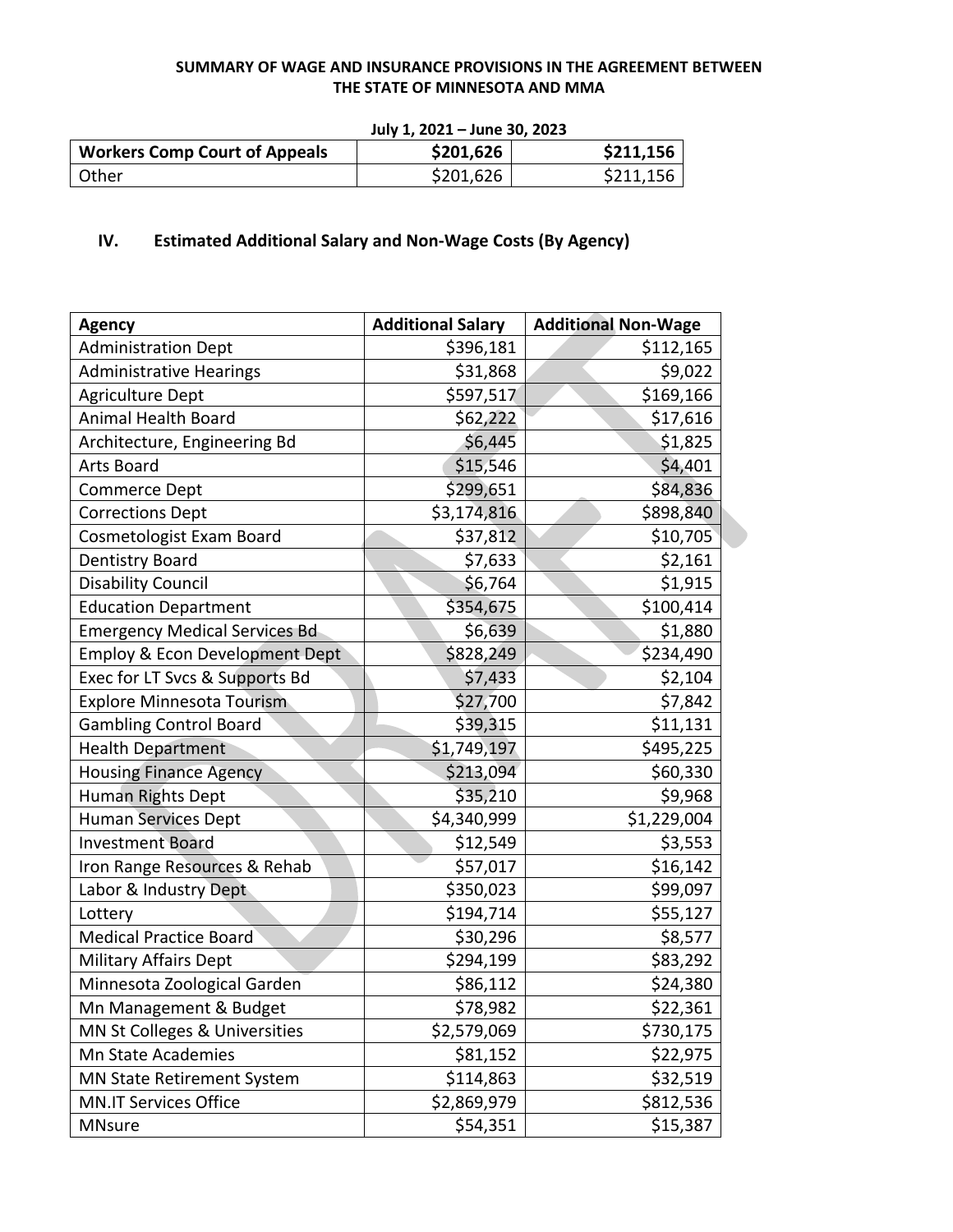| \$2,993,959 | \$847,636                     |
|-------------|-------------------------------|
| \$8,831     | \$2,500                       |
| \$17,509    | \$4,957                       |
| \$25,317    | \$7,168                       |
| \$15,307    | \$4,334                       |
| \$36,470    | \$10,325                      |
| \$7,021     | \$1,988                       |
| \$704,298   | \$199,398                     |
| \$6,323     | \$1,790                       |
| \$5,684     | \$1,609                       |
| \$74,548    | \$21,106                      |
| \$1,204,371 | \$340,976                     |
| \$50,648    | \$14,339                      |
| \$993,276   | \$281,212                     |
| \$92,112    | \$26,078                      |
| \$14,323    | \$4,055                       |
| \$90,488    | \$25,619                      |
| \$7,862     | \$2,226                       |
| \$118,504   | \$33,550                      |
| \$3,161,417 | \$895,046                     |
| \$731,475   | \$207,092                     |
| \$19,026    | \$5,387                       |
| \$7,427     | \$2,103                       |
|             | JUIY 1, ZUZI – JUIIE JU, ZUZJ |

**July 1, 2021 – June 30, 2023**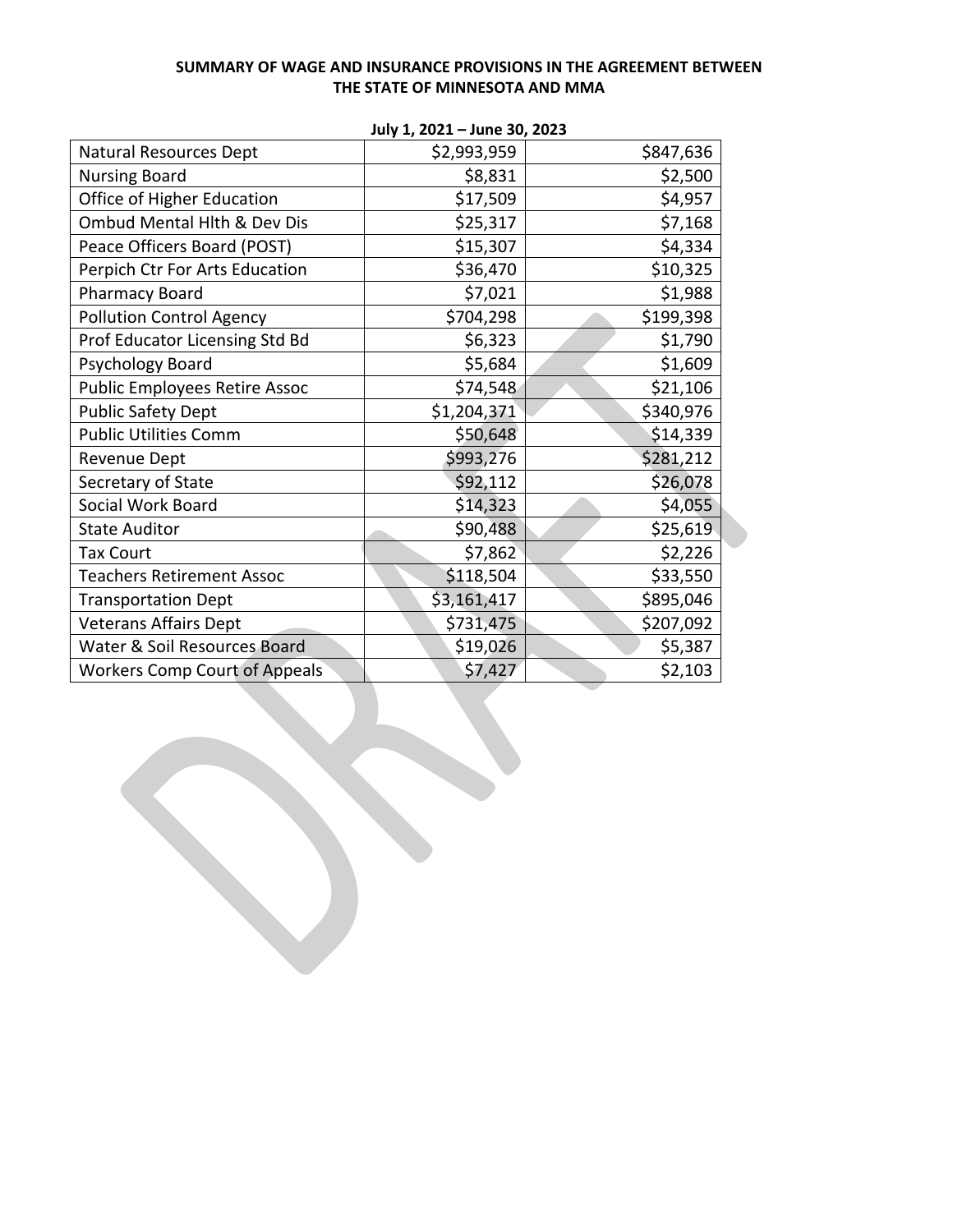#### **July 1, 2021 – June 30, 2023**

### **Wages**

Two and one-half percent (2.50%) general wage increase effective July 1, 2021. Employees whose rate of pay is at or over the new maximum rate are not eligible for this increase.

Two and one-half percent (2.50%) general wage increase effective July 1, 2022. All employees are eligible for this wage increase.

Progression step increases averaging 3.55% are available to employees in both fiscal years on the employee's anniversary date. Employees at the maximum rate of their salary range are not eligible for progression step increases. Approximately 37% of employees are eligible for progression step increases during the fiscal year. Progression step increases are delivered either on a semi-annual or annual basis, depending on job classification and position in the range.

#### **Insurance**

### 1. Medical plan:

- a. Effective January 1, 2022, 3-D mammograms will not be subject to out-of-pocket costs on the same terms as are 2-D mammograms.
- b. Effective January 1, 2022, a member will no longer need a referral to visit an eye doctor for an eye injury when they had their annual exam within the past year.
- c. Effective January 1, 2022, the Emergency Room out of pocket costs will be streamlined so that members have a clear understanding of what they will pay for the service:
	- i. Cost level 1: was \$100 and subject to the deductible, it becomes a flat \$100 and not subject to the deductible
	- ii. Cost level 2: was \$100 and subject to the deductible, it becomes \$125 and not subject to the deductible.
	- iii. Cost level 3: was \$100 and subject to the deductible, it becomes \$150 and not subject to the deductible.
	- iv. Cost level 4: was subject to deductible and a 25% coinsurance to the out-of-pocket maximum, it becomes \$350 and not subject to the deductible.
- d. Effective January 1, 2023, a new infertility benefit designed by the Joint Labor Management committee on Insurance Benefits will be implemented.
- 2. Dental plan:
	- a. The dental plan will be offered in open enrollment during both years of this contract rather than just one year.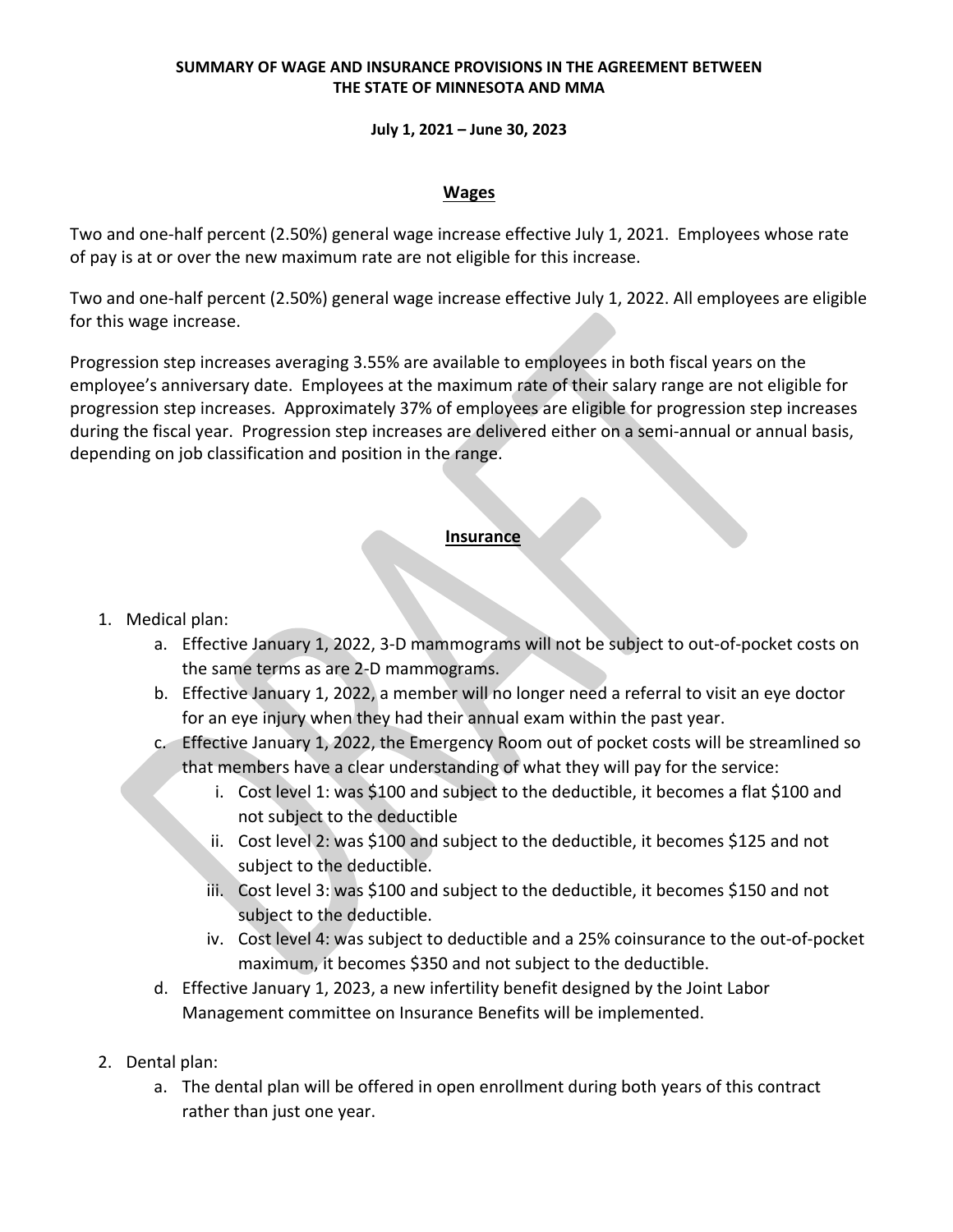#### **ESTIMATED COST OF THE COLLECTIVE BARGAINING AGREEMENT BETWEEN THE STATE OF MINNESOTA AND SRSEA**

#### **July 1, 2021 – June 30, 2023**

#### **I. Bargaining Unit Composition**

Total Number of Employees: 173

## **II. Biennial Summary of Costs (All Agencies and All Funds)**

| <b>Employee Costs</b>      | <b>Biennial Base</b> | <b>Biennial New Money</b> |
|----------------------------|----------------------|---------------------------|
| <b>Salaries</b>            | 24,082,548           | 997,896                   |
| <b>FICA and Retirement</b> | 4,948,442            | 205,046                   |
| Insurance                  | 6,745,118            | 211,033                   |
| TOTAL                      | 35,776,108           | 1,413,975                 |

The Hubinger Number is **3.95%**, which represents the Biennial New Money as a percentage of the Biennial Base at the beginning of Fiscal Year 2022.

The Merriam Number is **5.92%**, which represents the growth in the Biennial Base over the term of the contract.

## **III. Biennial Base and New Costs (By Agency and Funding Source)**

| <b>Agency</b>                         | <b>Biennial Base</b> | <b>Biennial Base +</b> |
|---------------------------------------|----------------------|------------------------|
|                                       |                      | <b>New Costs</b>       |
| <b>Corrections Dept</b>               | \$17,588,020         | \$18,283,149           |
| General                               | \$10,049,508         | \$10,446,694           |
| Other                                 | \$7,538,512          | \$7,836,456            |
| <b>Education Department</b>           | \$74,412             | \$77,353               |
| Other                                 | \$74,412             | \$77,353               |
| <b>Human Services Dept</b>            | \$1,706,200          | \$1,773,634            |
| General                               | \$1,706,200          | \$1,773,634            |
| <b>Mn State Academies</b>             | \$10,039,998         | \$10,436,808           |
| General                               | \$9,067,672          | \$9,426,053            |
| Other                                 | \$972,326            | \$1,010,755            |
| <b>Perpich Ctr For Arts Education</b> | \$6,367,478          | \$6,619,139            |
| General                               | \$4,019,434          | \$4,178,294            |
| Other                                 | \$2,348,044          | \$2,440,845            |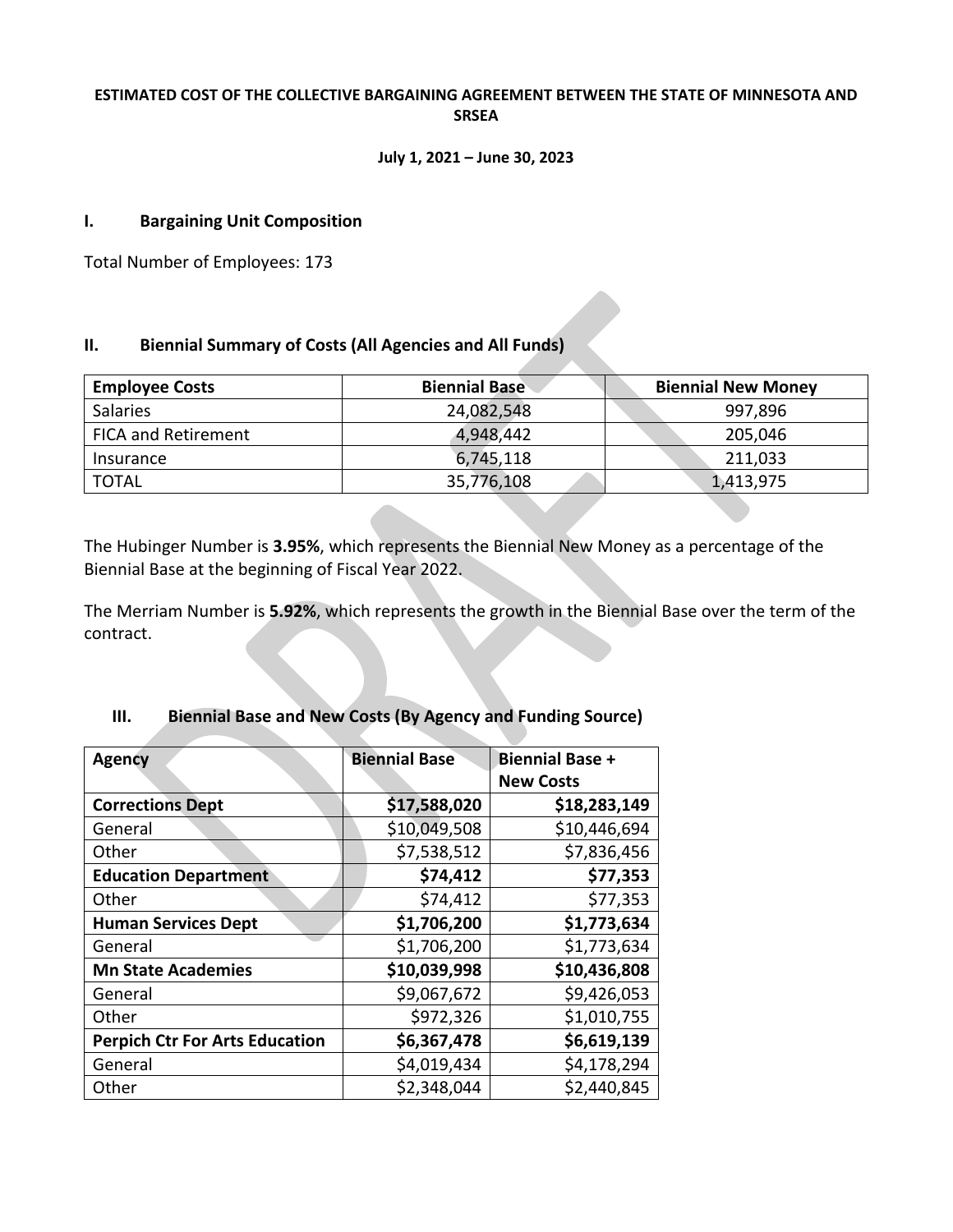## **July 1, 2021 – June 30, 2023**

## **IV. Estimated Additional Salary and Non-Wage Costs (By Agency)**

| <b>Agency</b>                  | <b>Additional Salary</b> | <b>Additional Non-Wage</b> |
|--------------------------------|--------------------------|----------------------------|
| <b>Corrections Dept</b>        | \$490,579                | \$204,550                  |
| <b>Education Department</b>    | \$2,076                  | \$865                      |
| Human Services Dept            | \$47,591                 | \$19,843                   |
| <b>Mn State Academies</b>      | \$280,044                | \$116,766                  |
| Perpich Ctr For Arts Education | \$177,607                | \$74,054                   |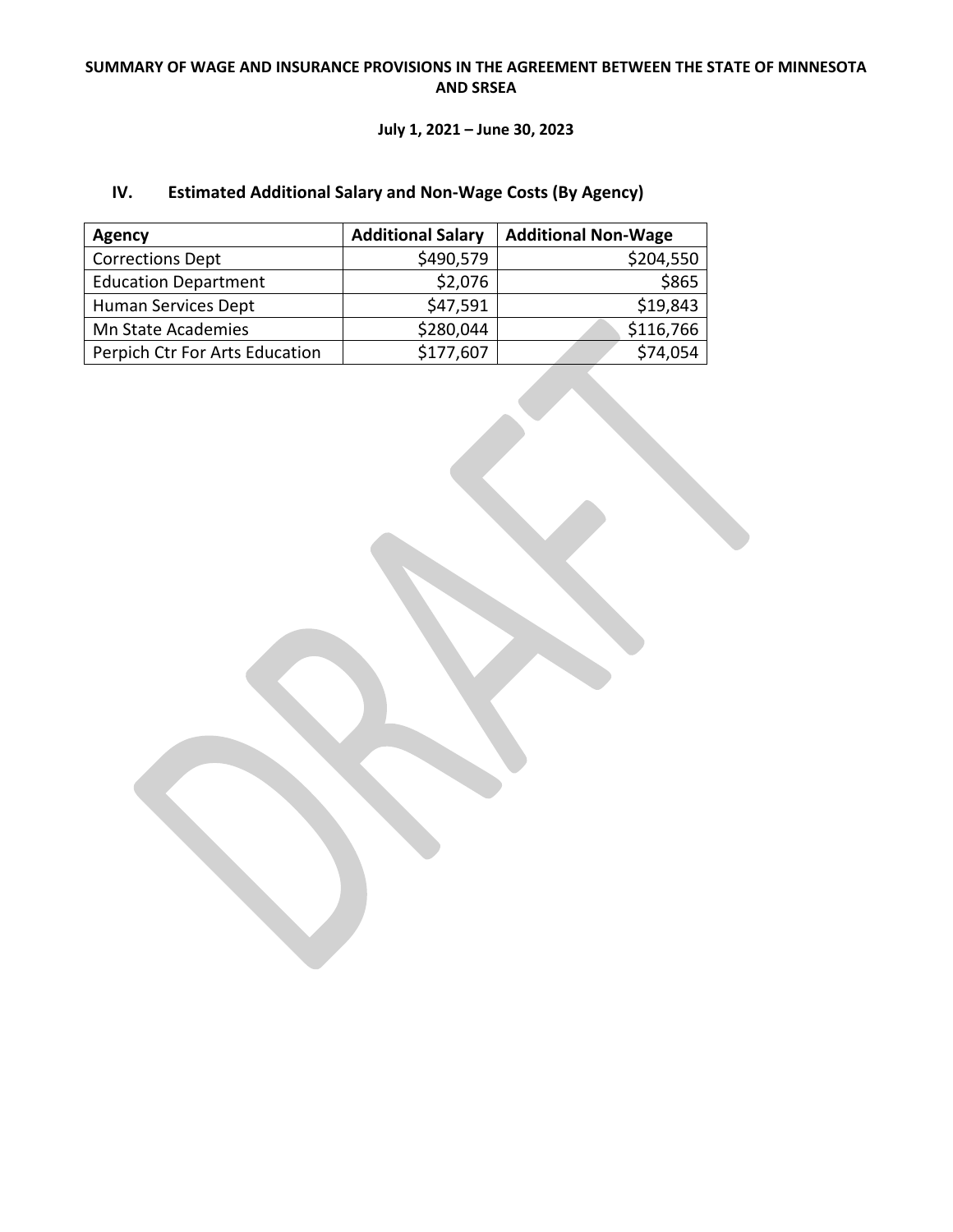#### **July 1, 2021 – June 30, 2023**

#### **Wages**

Two and one-half percent (2.50%) general wage increase effective July 1, 2021. Employees whose rate of pay is at or over the new maximum rate are not eligible for this increase.

Two and one-half percent (2.50%) general wage increase effective July 1, 2022. All employees are eligible for this wage increase.

Progression step increases averaging 3.38% are available to employees in both fiscal years on the employee's anniversary date. Employees at the maximum rate of their salary range are not eligible for progression step increases. Approximately 38% of employees are eligible for progression step increases during the fiscal year. Progression step increases are delivered on an annual basis.

#### **Insurance**

- 1. Medical plan:
	- a. Effective January 1, 2022, 3D mammograms will not be subject to out of pocket costs on the same terms as are 2 D mammograms.
	- b. Effective January 1, 2022, a member will no longer need a referral to visit an eye doctor for an eye injury when they had their annual exam within the past year.
	- c. Effective January 1, 2022, the Emergency Room out of pocket costs will be streamlined so that members have a clear understanding of what they will pay for the service:
		- i. Cost level 1: was \$100 and subject to the deductible, it becomes a flat \$100 and not subject to the deductible
		- ii. Cost level 2: was \$100 and subject to the deductible, it becomes \$125 and not subject to the deductible.
		- iii. Cost level 3: was \$100 and subject to the deductible, it becomes \$150 and not subject to the deductible.
		- iv. Cost level 4: was subject to deductible and a 25% coinsurance to the out of pocket maximum, it becomes \$350 and not subject to the deductible.
	- d. Effective January 1, 2023, a new infertility benefit designed by the Joint Labor Management committee on Insurance Benefits will be implemented.
- 2. Dental plan:
	- a. The dental plan will be offered in open enrollment during both years of this contract rather than just one year.